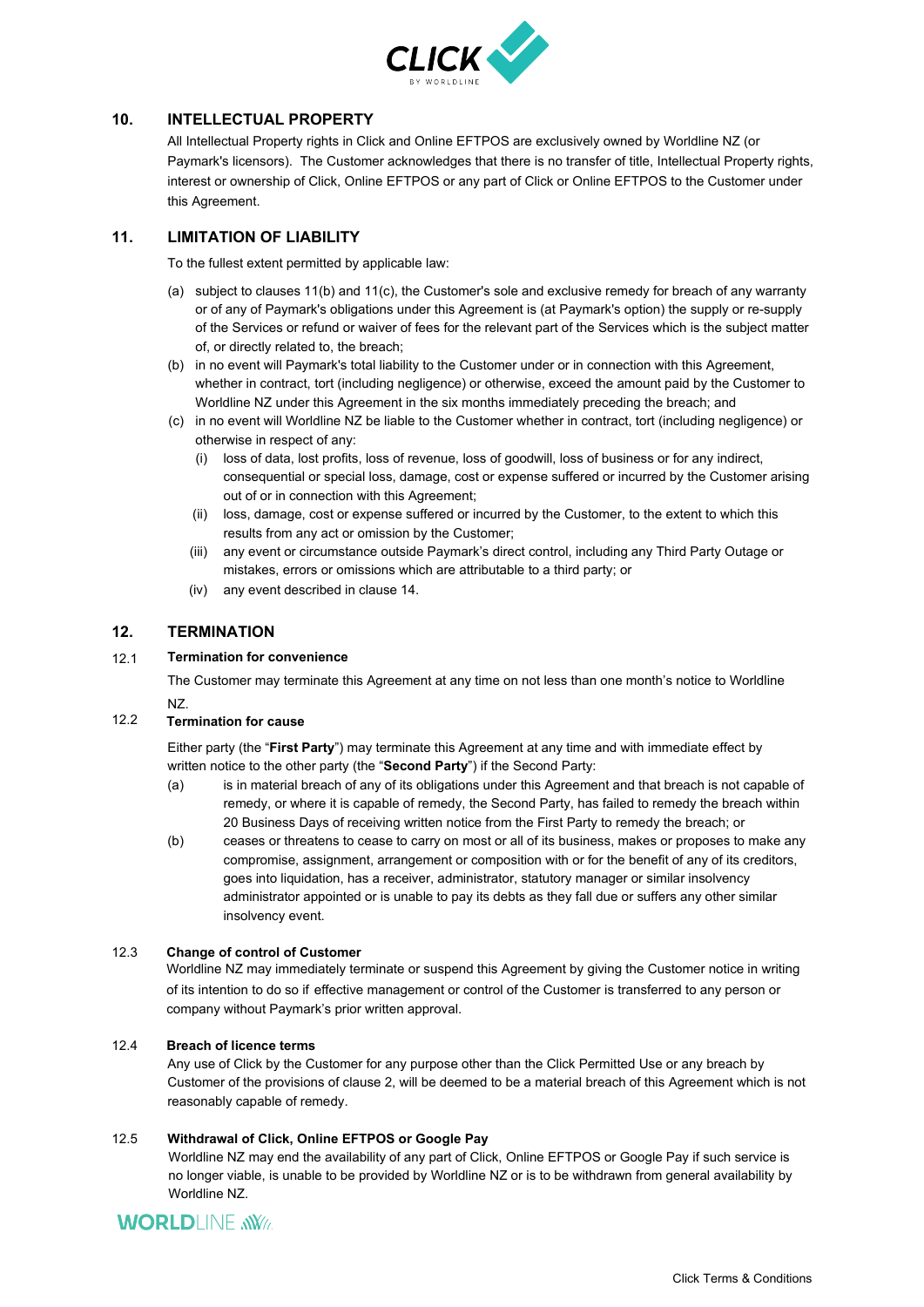

Where Worldline NZ replaces a service with a new service that provides equivalent or better functionality at a similar price, the Customer will not unreasonably refuse to migrate to that service. If Worldline NZ has withdrawn all Services in accordance with this clause 12.5, it will be entitled to terminate this Agreement on not less than one month's notice to the Customer.

#### 12.6 **Right to suspend**

Worldline NZ may, at any time without notice and with immediate effect, suspend the Customer's right to use and prevent the Customer from using the Services if:

- (a) the Customer fails to comply with any term of this Agreement (including for the avoidance of doubt, failure to pay an invoice in accordance with clause 6);
- (b) Worldline NZ considers on reasonable grounds that serious circumstances exist and that the principles of prudential banking relevant to operation of Click so require;
- (c) Worldline NZ believes a Card Transaction or Online EFTPOS Transaction may expose the Customer, Accountholders, Worldline NZ, any Accountholder Bank, Google Pay or any third party to risks unacceptable to Worldline NZ;
- (d) Worldline NZ considers that Click is being, or is likely to be, used fraudulently or in a manner that will jeopardise the security, reputation or integrity of Click, Worldline NZ's systems or any Accountholder Bank's systems;
- (e) if effective management or control of the Customer is transferred to any other person or entity without Worldline NZ's prior written consent;
- (f) maintenance and/or technical upgrades are necessary;
- (g) where required pursuant to a Bank Agreement;
- (h) it is reasonably necessary for any other reason, including without limitation, for customer due diligence purposes as required pursuant to the AML Act; or.
- (i) the Customer fails to comply with any provision of the Google Pay Addendum or any requirements of Google in relation to its use of Google Pay.

## 12.7 **Consequences**

Termination of this Agreement will not affect the rights or obligations of the parties which have accrued prior to or accrue on termination or which by their nature are intended to survive termination (including clauses 6, 9.3, 10, 11, this 12.7, 13, 17.2 and 17.6, together with those clauses which are incidental to, and required in order to give effect to, those clauses).

# **13. CONFIDENTIALITY AND PERSONAL INFORMATION**

### 13.1 **No unauthorised use or disclosure of Confidential Information**

Subject to paragraph 13.5, the Receiving Party agrees that it will not, except to the extent authorised by the Disclosing Party in writing, use the Confidential Information for any purpose other than in connection with the performance of this Agreement or disclose to any third party any such Confidential Information, provided that the foregoing restrictions on use and disclosure will not apply to such Confidential Information which:

- (a) at, prior or subsequent to the time of such disclosure is independently known to the Receiving Party;
- (b) was in the public domain, but not known to the Receiving Party, prior to the Commencement Date;
- (c) comes into the public domain subsequent to the Commencement Date, otherwise than as a result of a breach by the Receiving Party of its obligations hereunder;
- (d) is disclosed to the Receiving Party on a non-confidential basis by any third party having the lawful right to do so; or
- (e) is developed by the Receiving Party independently of the information disclosed by the Disclosing Party.

### 13.2 **Storage and security of Confidential Information**

The Receiving Party covenants and agrees in favour of the Disclosing Party that all of the Confidential Information provided to or obtained by the Receiving Party or of which the Receiving Party becomes aware as a result of the exercise of the rights granted to the Receiving Party under this Agreement:

- (a) will be kept strictly confidential;
- (b) will, having first received the Disclosing Party's authorisation in writing, before disclosing any of the Confidential Information to any third party, take all reasonable action (including if necessary, the execution of confidentiality agreements) to ensure that such third party will not use or disclose the Confidential Information except in the manner and to the extent permitted in this Agreement;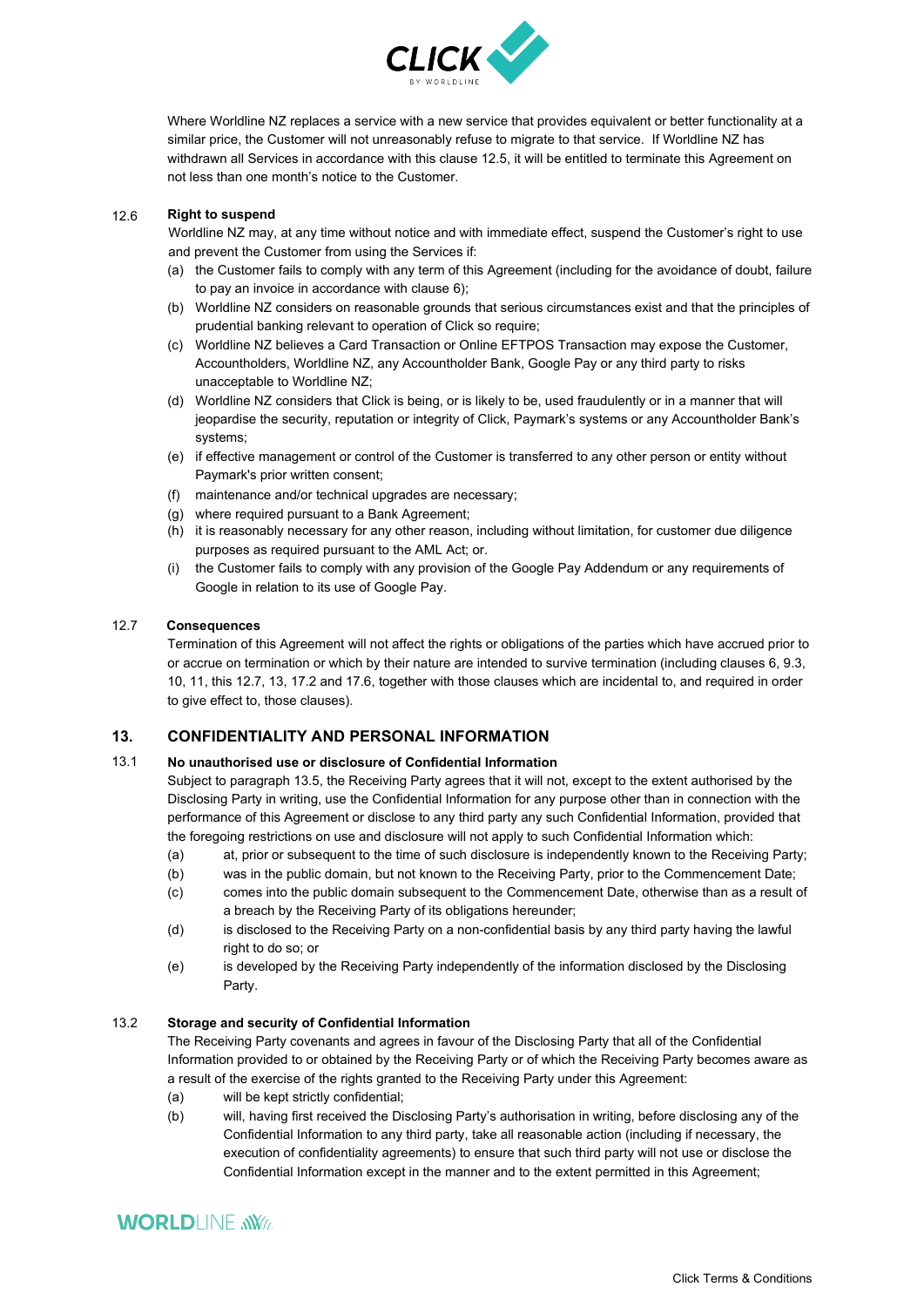

- (c) will not, without the prior written consent of the Disclosing Party, be photocopied or reproduced in any way;
- (d) will be used exclusively, and only to the extent necessary, for the purposes of performing or obtaining the benefit of this Agreement and not for any other purpose;
- (e) will be safely and securely stored when not in use; and
- (f) will remain the absolute and exclusive property of the Disclosing Party.

## 13.3 **Disclosure to third parties**

Where the Receiving Party is:

- (a) expressly permitted under this Agreement; or
- (b) authorised by the Disclosing Party in writing,

to disclose any Confidential Information to a third party, it will, before disclosing any of the Confidential Information to any third party, take all reasonable action (including if necessary, the execution of confidentiality agreements) to ensure that such third party will not use or disclose the Confidential Information except in the manner and to the extent permitted in this Agreement.

### 13.4 **Disclosure to employees**

Each Party will limit access to the Confidential Information to that Party's consultants, officers, employees, agents or advisers:

- (a) who are assigned to work pursuant to this Agreement; and
- (b) who reasonably require the Confidential Information for the purpose of this Agreement.

#### 13.5 **Disclosure required by law**

If the Receiving Party is legally required to disclose any of the Disclosing Party's Confidential Information, the Receiving Party must (if permitted by law) advise the Disclosing Party before disclosing it. The Receiving Party must only disclose that part of the Disclosing Party's Confidential Information that the Receiving Party's legal advisers (including in-house legal counsel) reasonably believe is necessary to disclose by law.

#### 13.6 **Worldline NZ Intellectual Property**

Without limiting this clause, the Customer will treat information about Worldline NZ's Intellectual Property as the Confidential Information of Worldline NZ.

#### 13.7 **Notification of unauthorised disclosure**

If either party becomes aware or suspects that any unauthorised person has obtained, attempted to obtain, or may obtain access to Confidential Information or has used or attempted to use such Confidential Information for purposes not authorised or permitted by the terms of this Agreement, that party will:

- (a) immediately notify the other party; and
- (b) fully cooperate with and assist the other party in dealing with the consequences of any such breach.

# 13.8 **Personal Information**

You acknowledge that any personal information concerning you, your personnel or any third party which is provided to Worldline NZ at any time, whether in writing, by telephone, electronically or any other means, may be used by Worldline NZ for the purposes of providing services to you. You acknowledge and accept Worldline NZ's privacy policy for digital payments (including the services provided under this Agreement) available at https://www.paymark.co.nz/privacy-policy/ as updated from time to time. You confirm and acknowledge that for the purposes of Worldline NZ providing services to you Worldline NZ may be required to collect personal information relating to you or your personnel from third parties including (but not limited to) credit and information bureaus and customer due diligence information collected from your bank for the purposes of the AML Act.

# **14. FORCE MAJEURE**

Neither party (the "**Affected Party**") will be liable for any act, omission, failure or delay by it under this Agreement if that act, omission, failure or delay results directly from an event or circumstances beyond the reasonable control of the Affected Party, provided that:

(a) whenever the Affected Party becomes aware that such a result has occurred or is likely to occur, the Affected Party will, as soon as practicable, notify the other party by written notice accordingly;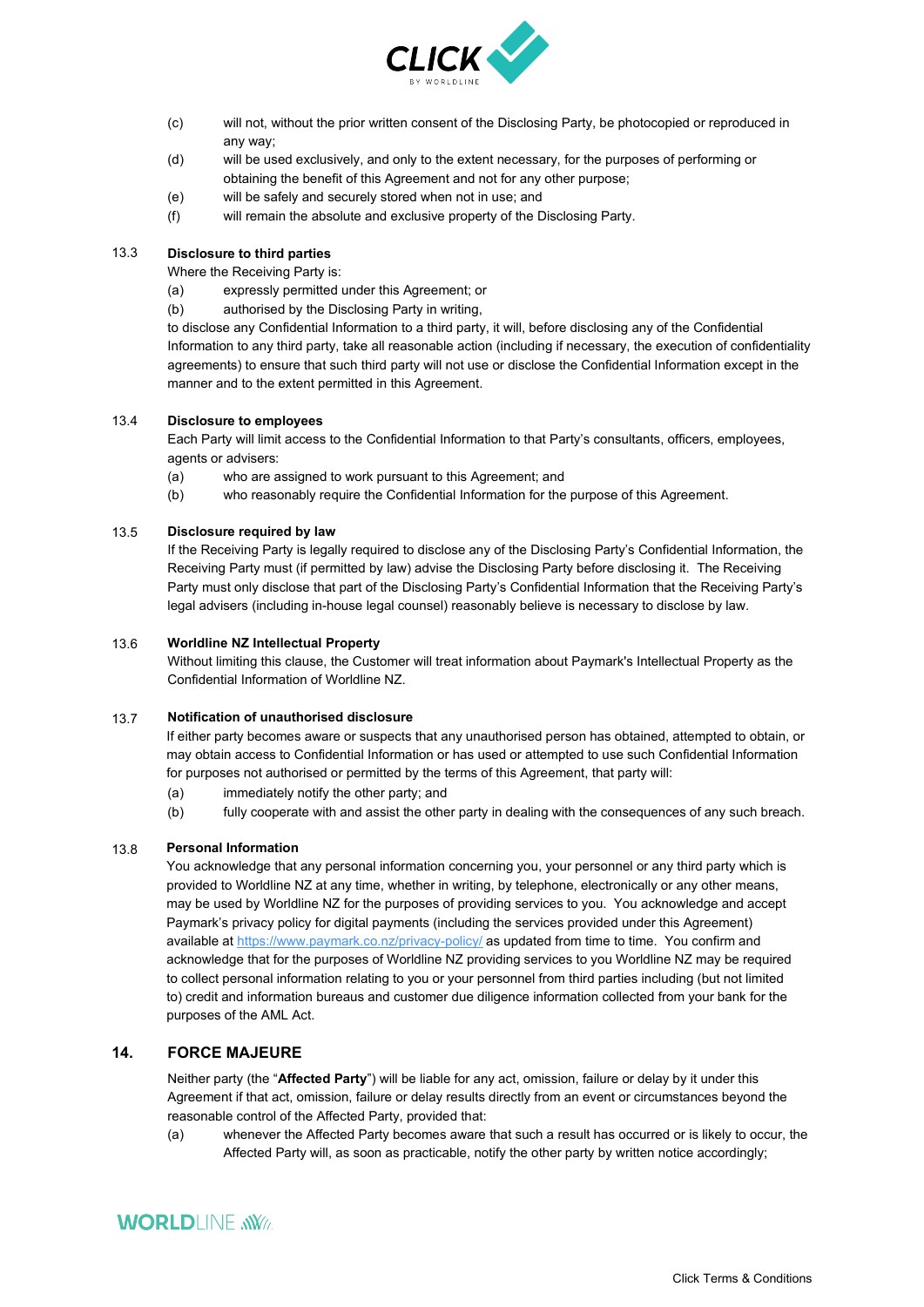

- (b) each party will continue to use its best endeavours to perform its obligations as required under this Agreement;
- (c) the Affected Party will resume full performance as soon as reasonably practicable;
- (d) neither party will be deemed to have accepted any liability to pay or share any extra costs which may be incurred by the other party in complying with this clause 14 or otherwise resulting from such act, omission, failure or delay; and
- (e) this clause 14 will not apply in respect of the Customer's obligation to pay any charges or fees payable under this Agreement.

## **15. DISPUTE RESOLUTION**

- 15.1 If there is a dispute between the parties in relation to this Agreement, either party may give the other party notice of the nature and details of the dispute. Within 10 Business Days of receipt of the notice of the dispute, senior managers of the parties will meet to endeavour to resolve the dispute. If the parties fail to negotiate a resolution to a dispute within a reasonable time (at most 20 Business Days from formal notice of the dispute being given by one party to the other), either party may require that the dispute be submitted to mediation, such mediation to take place in Auckland, New Zealand. The mediation will be conducted under the Resolution Institute standard mediation agreement.
- 15.2 If the parties fail to agree on a mediator within five Business Days after the submission to mediation, one will be appointed by Worldline NZ. In the event of any submission to mediation:
	- (a) the mediator will not be acting as an expert or as an arbitrator;
	- (b) the mediator will determine the procedure and timetable for the mediation; and
	- (c) the parties will share equally the cost of the mediation.
- 15.3 All discussions in mediation will be without prejudice and will not be referred to in any later proceedings (if any).
- 15.4 Neither party may issue any legal proceedings (other than for urgent interlocutory relief) relating to any dispute, unless that party has first taken all reasonable steps to comply with the dispute resolution process above.

# **16. AUDIT AND INFORMATION RIGHTS**

You must allow the employees, contractors or agents of Worldline NZ reasonable access to your premises during normal business hours to check your compliance with this Agreement or the Security Standards.

### **17. GENERAL**

#### 17.1 **Entire agreement**

This Agreement records the entire arrangement between the parties relating to all matters dealt with in this Agreement and will supersede all previous arrangements, whether written, oral or both, relating to such matters.

#### 17.2 **Assignment**

You may not transfer or assign any of your liabilities or rights under this Agreement to any other person without our prior written consent (such consent not to be unreasonably withheld provided we are satisfied as to the suitability of the assignee and you meet our reasonable costs in relation to the assignment). This Agreement binds you and your respective heirs, representatives and permitted and approved successors or any permitted assigns. Worldline NZ may assign its rights and obligations under this Agreement to any Related Company provided we give you at least one month's prior written notice

#### 17.3 **Waiver**

No waiver of any breach, or failure to enforce any provision, of this Agreement at any time by either party will in any way limit or waive the right of such party to subsequently enforce and compel strict compliance with the provisions of this Agreement.

#### 17.4 **Amendment**

Worldline NZ has the right to change or add to the terms of this Agreement at any time, and to change, delete, discontinue, or impose conditions on any feature or aspect of the Services with notice that Worldline NZ in its sole discretion deems to be reasonable in the circumstances, including such notice on Worldline NZ's website, the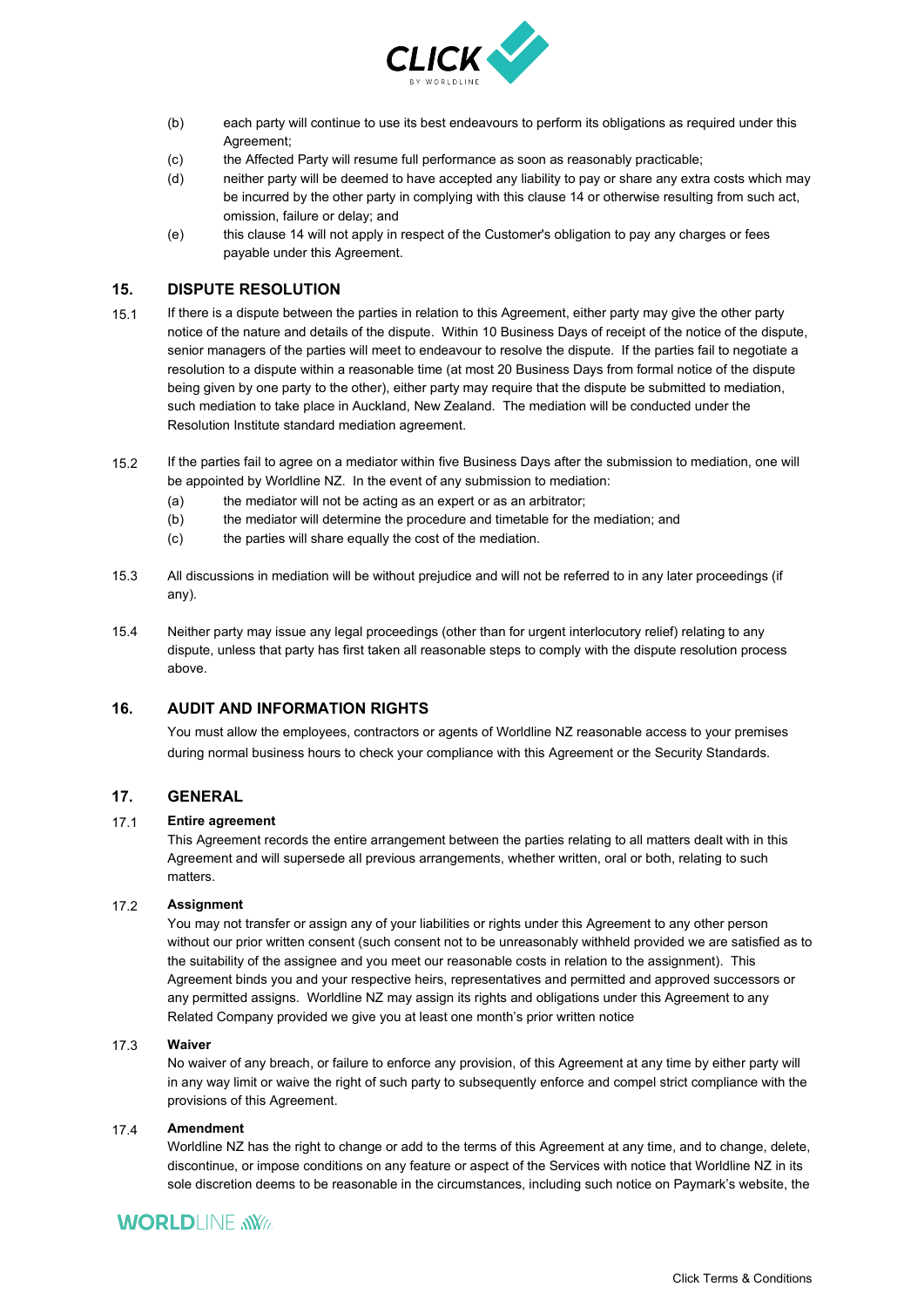

Merchant Portal or any other website maintained or owned by Worldline NZ for the purposes of providing services in terms of this Agreement. Any use of the Services after Worldline NZ's publication of any such changes will constitute your acceptance of this Agreement as modified.

#### 17.5 **Set-off**

Worldline NZ may at any time without notice to you set off any Liability owed by Worldline NZ to you on any account against any Liability owed by you to Worldline NZ under or in connection with this agreement. For the purpose of this paragraph, "**Liability**" means any debt or monetary liability, irrespective of whether the debt or monetary liability is future or present, actual or contingent.

#### 17.6 **Governing law and jurisdiction**

This Agreement is governed by the laws of New Zealand and, subject to clause 15, the parties submit to the exclusive jurisdiction of the New Zealand courts in respect of all matters relating to this Agreement.

#### 17.7 **Invalidity**

If any provision of this Agreement (or portion thereof) is held to be invalid or unenforceable under applicable law, then it will be changed and interpreted to accomplish the objectives of such provision to the greatest extent possible under applicable law, and the remaining provisions will continue in full force and effect.

#### 17.8 **Remedies**

The rights, powers and remedies provided in this Agreement are cumulative and not exclusive of any rights, powers or remedies provided by law.

#### 17.9 **Subcontracting**

Worldline NZ may appoint subcontractors to perform any of its obligations under this Agreement. Worldline NZ will, at all times, remain primarily liable to the Customer for all acts or omissions of any subcontractor appointed by Worldline NZ.

## 17.10 **Notices**

All notices or other communications to be given under this Agreement must be in writing and will be deemed validly given if:

- (a) in the case of notices to the Customer, delivered by hand, registered mail or email to Customer at the respective addresses specified in the Merchant Portal; and
- (b) in the case of notices to Worldline NZ, sent by email to Worldline NZ at support@paymark.co.nz.

Receipt will be deemed upon delivery by hand, four Business Days after posting, or at the time at which the email is sent unless the sender subsequently receives an email delivery failure notification or similar (whichever is applicable).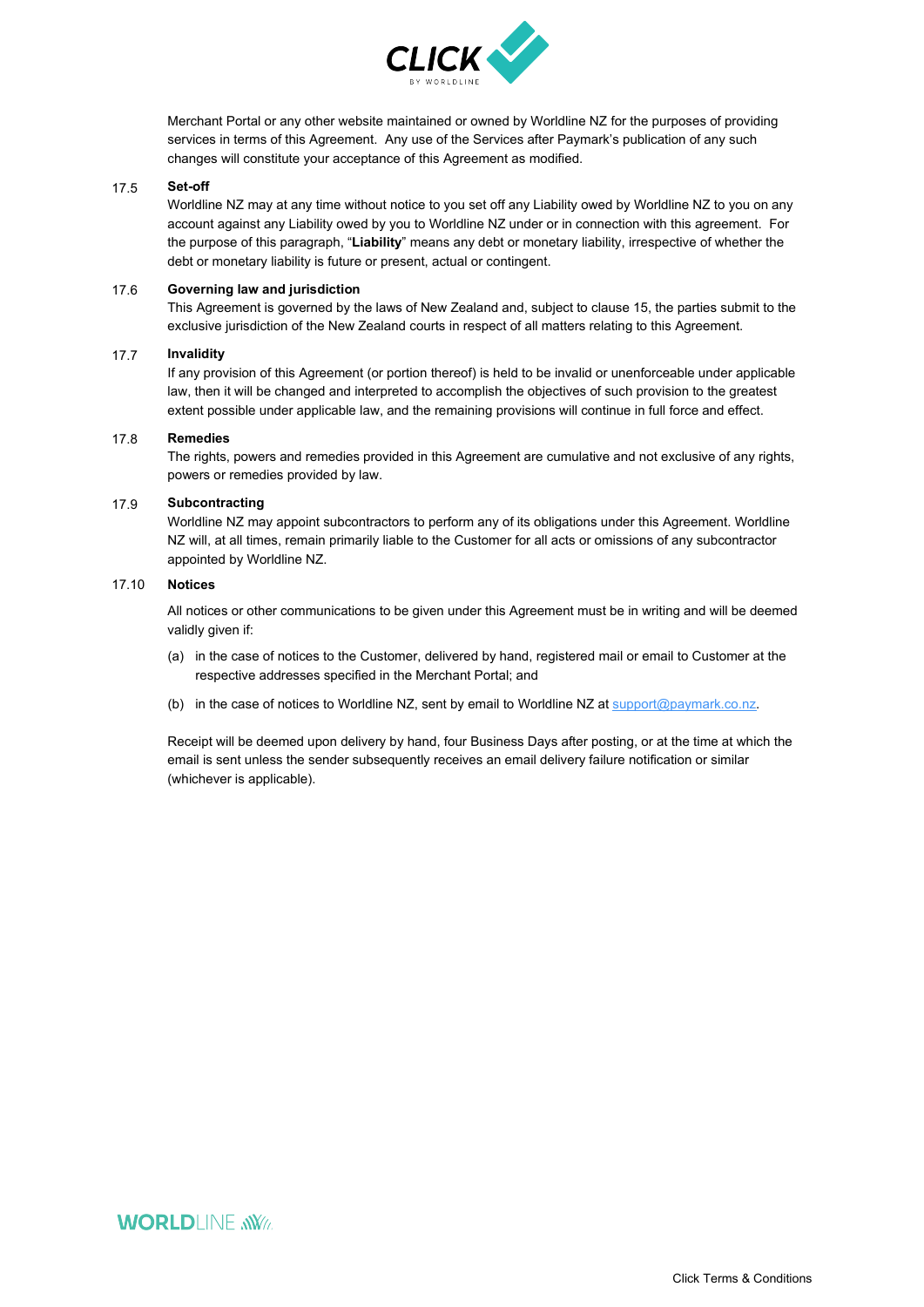

# **Online EFTPOS Addendum**

# 1 **CUSTOMER RESPONSIBILITIES**

- 1.1 You:
	- (a) will operate an ecommerce application (whether web or mobile);
	- (b) will deliver, perform or otherwise provide the goods and/or services purchased by the Accountholder using Online EFTPOS to the Accountholder;
	- (c) are responsible for any Accountholder information retained on your system and any legal or financial consequences of unauthorised use or disclosure of this information;
	- (d) will take all reasonable care to prevent wrongful use of an Accountholder Account for an Authorised Payment originating at your system; and
	- (e) once a Payment Request has been initiated, you agree it is your obligation to determine the final status of the Online EFTPOS Transaction and to reconcile that status with amounts settled to your Customer Account in order to determine your obligation as to whether to deliver the applicable goods or services.
- 1.2 You will indemnify Worldline NZ against all liabilities, losses and costs which Worldline NZ may incur, directly or indirectly, as a result of any liability, loss or cost arising from a disputed Payment Request or Refund Request except to the extent that the liability, loss or cost was caused or contributed to by Worldline NZ.

#### 2 **SETTLEMENT**

- 2.1 You confirm and agree that Worldline NZ may debit, or procure the debiting of, your Customer Account or any other of your accounts or otherwise recover from you any amount previously credited to you in connection with this Agreement:
	- (a) either in error or as a consequence of you not observing the provisions of this Agreement;
	- (b) where, in breach of this Agreement, you have permitted another person (whether a purchaser of your business or otherwise) to effect an Authorised Payment through Online EFTPOS acting in the capacity of a different merchant, and as a result funds have been credited to you in respect of that Authorised Payment,

so long as Worldline NZ promptly advises you of the details of any corrective debitings.

- 2.2 In the event that the net activity in your account on a day is negative, you authorise your Customer Account to be debited by the negative balance using the Bulk Electronic Clearing System (**BECS**).
- 2.3 Usually, settlement will take place on the Business Day following the day of the Settlement Period in which the Authorised Payment is effected. Should an Authorised Payment be effected during a Settlement Period which ends on a Saturday, a Sunday and/or a public holiday, settlement will usually take place on the next Business Day.
- 2.4 Provided you have complied with all aspects of this Agreement, Worldline NZ will ensure that the process necessary to deposit value for:
	- (a) Authorised Payments to your Customer Account; and
	- (b) Authorised Refunds to the Accountholder Account,

is initiated.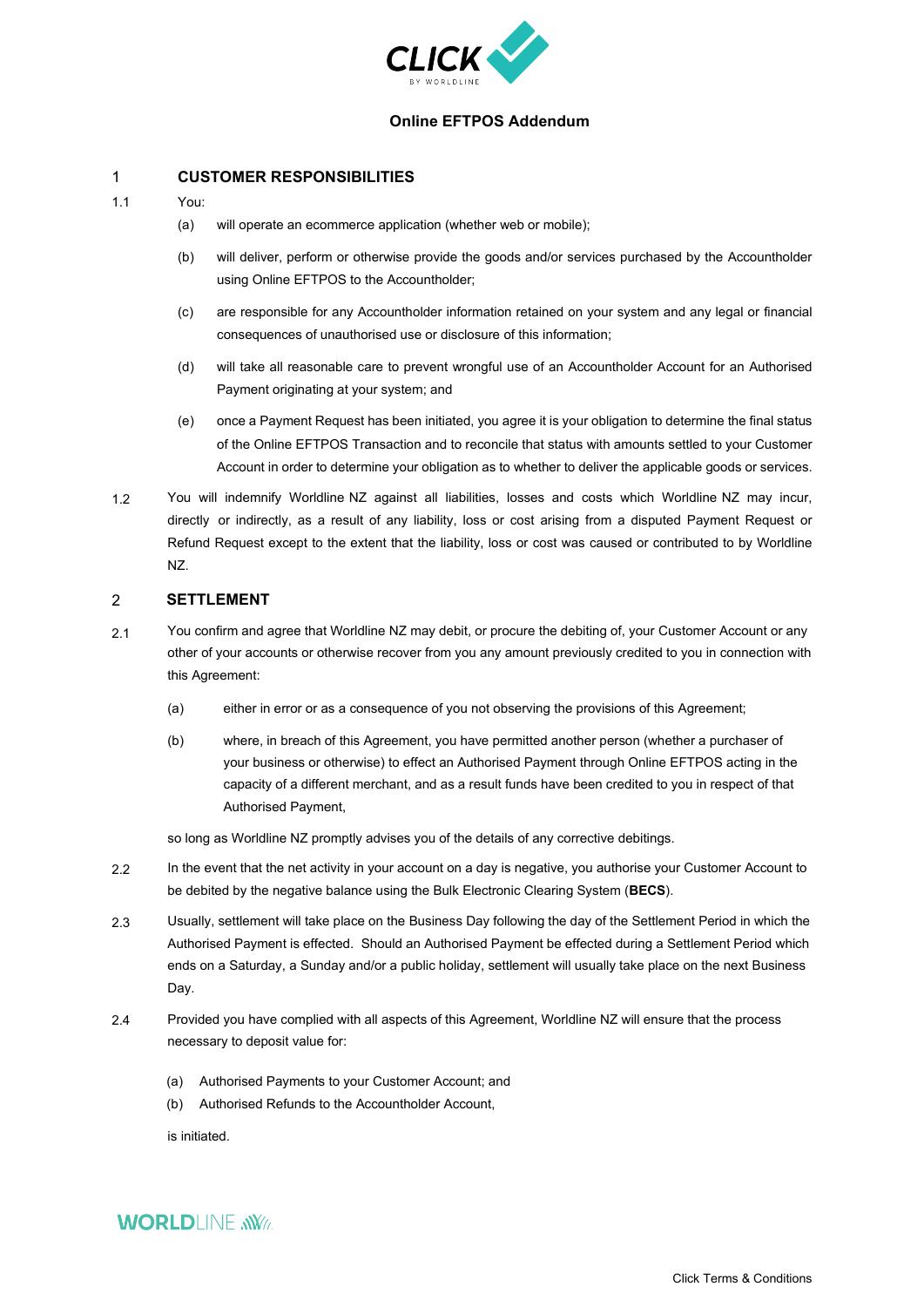

You acknowledge that, in respect of each Authorised Payment, the obligation to interchange and make settlement payment for Authorised Payments to your bank for your benefit and Authorised Refunds to the Accountholder's Account for the benefit of the Accountholder, is your bank's and the Acountholder Bank's obligation, in accordance with the rules of Payments NZ Limited.

- 2.5 It is your responsibility to:
	- (a) check whether or not your Customer Account can accept debit and credit transfers through BECS;
	- (b) ensure that your Customer Account has sufficient funds to allow for a debit transfer; and
	- (c) check your bank statement account details and to verify that all amounts are correct.
- 2.6 If transfers are returned to Worldline NZ's settlement bank by your bank, we may charge you a reasonable fee, in addition to any fees your bank may charge. If a debit transfer is returned to Worldline NZ's settlement bank because your Customer Account has insufficient funds, it is your responsibility to fund the Customer Account so that we can re-process the debit transfer.
- 2.7 If you believe there has been an error in debiting your account, you should notify us at support@paymark.co.nz. You can also notify your own bank. If there has been an error, we'll arrange with your bank to adjust your account and we'll notify you of the amount of the adjustment. If we don't find an error, we'll respond to your query with evidence of the correctness of the transfer.

#### **3 RETENTION OF RECORDS**

- 3.1 You must maintain complete and accurate records of all Payment Requests and Refund Requests and preserve all Payment Request and Refund Request records generated by your system and other records (**Records**), relating to each Payment Request and Refund Request for not less than 12 months from the date on which that Payment Request or Refund Request took place.
- 3.2 If, within 120 calendar days of the date of any Payment Request or Refund Request initiated by you, the relevant Accountholder asks you for a receipt for the Payment Request or Refund Request (whether the Payment Request or Refund Request was accepted or declined), you must give the Accountholder the Payment Request or Refund Request receipt as soon as practicable after the request.
- 3.3 You must ensure that the Records for all Payment Requests and Refund Requests (whether the Payment Request or Refund Request is accepted or declined) contain the following minimum information:
	- (a) your business name and location;
	- (b) date and time of the Payment Request or Refund Request;
	- (c) information that enables the Accountholder to identify the Payment Request or Refund Request;
	- (d) type of Payment Request or Refund Request, e.g. 'purchase'; and
	- (e) amount of the Payment Request or Refund Request.

#### **4 CUSTOMER AND ACCOUNTHOLDER RELATIONSHIP**

- 4.1 You agree to accurately communicate and not misrepresent the nature of any Online EFTPOS Transaction and the amount of charge in the accurate currency. You will provide customers with a meaningful way to contact you in a timely manner should they have queries or issues with an Online EFTPOS transaction. You agree to maintain a clear and fair return, refund, and cancellation policy which is easily accessible / visible to a customer during the Online EFTPOS Transaction.
- 4.2 If you are authorised by Worldline NZ to process refunds of Online EFTPOS Transactions, you undertake to process any refund to the original bank account used by the Accountholder and in accordance with directions received from Worldline NZ.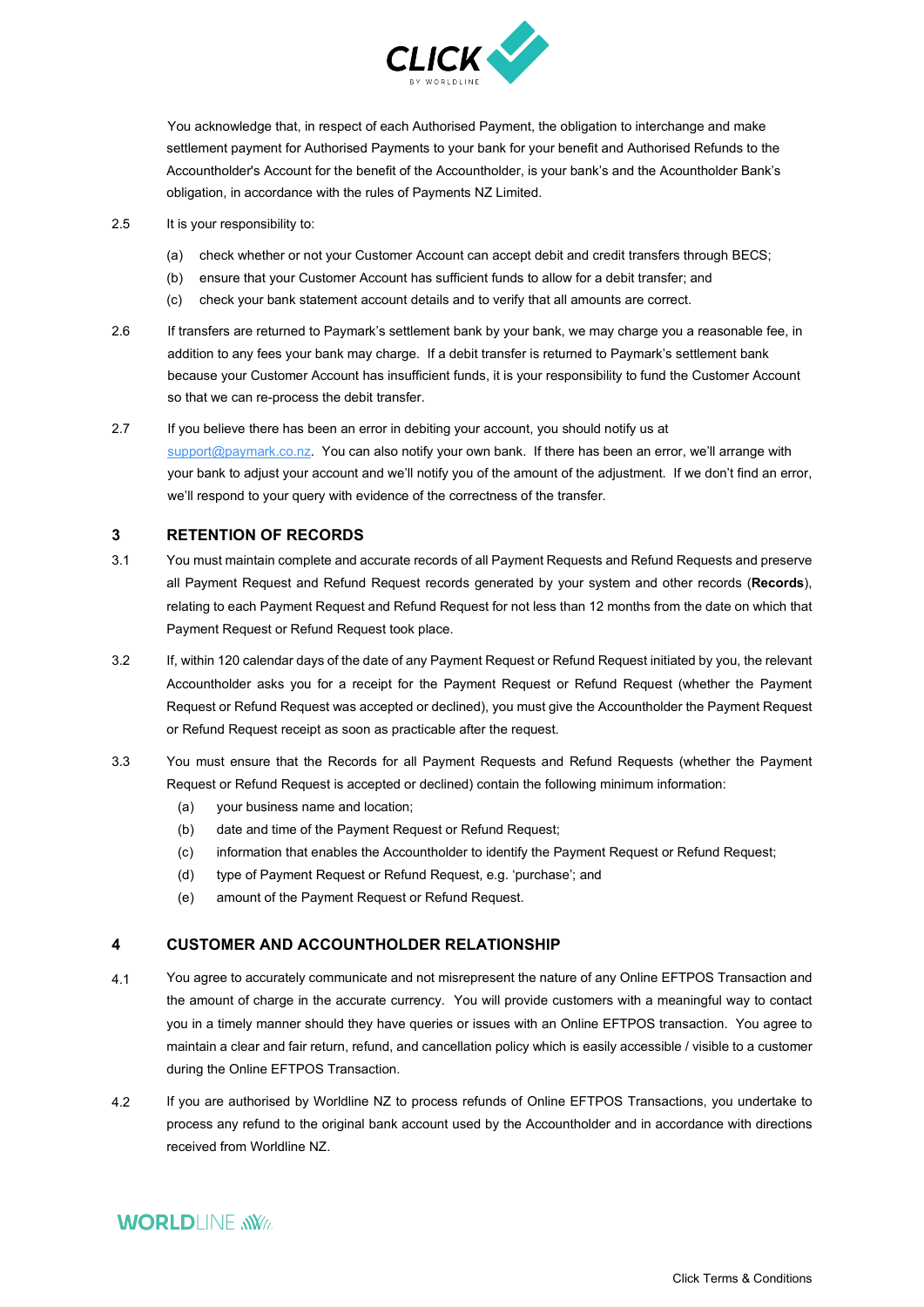

- 4.3 You shall not sell goods or services in a manner that is unfair or deceptive or fail to disclose material terms of purchase in advance of the transaction. You must ensure you use your best endeavours to honour the obligation you have with your customer to provide a quality product or service to your customer within industry acceptable timeframes and in accordance with best practice.
- 4.4 You will not make any warranty or representation whatsoever in relation to any goods or services supplied by you which may bind Worldline NZ or any Accountholder Bank.
- 4.5 You must ensure that the communication to your customer of the intended use of any donations is accurate and not misleading.
- 4.6 Any dispute between you and an Accountholder about goods and services supplied will be entirely between you and that Accountholder. You indemnify Worldline NZ and each Accountholder Bank against any loss, cost, expense, damage or liability (whether direct, indirect or consequential) suffered or incurred by Worldline NZ or the applicable Accountholder Bank as a result of any dispute between you and your Accountholders, except to the extent that the loss, cost, expense or damage was caused or contributed to by Worldline NZ may be requested to provide confirmation of Authorised Payment information only. This paragraph 4.6 is intended to confer a benefit on each Accountholder Bank for the purposes of sections 12 and 13 of the Contract and Commercial Law Act 2017.
- 4.7 You represent and warrant to us that:
	- (a) you are in trade selling goods or services of a nature that are ordinarily acquired for personal, domestic, or household use or consumption;
	- (b) any sales transaction submitted by you will represent a bona fide sale;
	- (c) any sales transaction submitted by you will accurately describe the goods and/or services sold and delivered to a purchaser;
	- (d) you will not accept a transaction for providing cash to a customer in lieu of, or in addition to, providing goods and services;
	- (d) you will fulfil all of your obligations to each customer for which you submit a transaction and will resolve any consumer dispute or complaint directly with your customer;
	- (e) you will only process Online EFTPOS Transactions for goods and/or services for which you are the seller or service provider unless you are an online marketplace, trading platform or broker service, in which case you will make it clear to a customer initiating an Online EFTPOS payment that you are an agent taking payment on behalf of the seller and/or service provider; and
	- (f) except in the ordinary course of business, no sales transaction submitted by you through Online EFTPOS will represent a sale to any principal, partner, proprietor or owner of your entity.

The representations and warranties set out in this paragraph are ongoing throughout the term of this Agreement.

#### **5 Worldline NZ AND ACCOUNTHOLDER BANK RELATIONSHIP**

- 5.1 You acknowledge that:
	- (a) Worldline NZ maintains contractual relationships with Accountholder Banks that participate in Online EFTPOS for the purposes of providing Online EFTPOS to customers; and
	- (b) the availability of Online EFTPOS relies on the participation of Accountholder Banks and is not available for customers of all banks.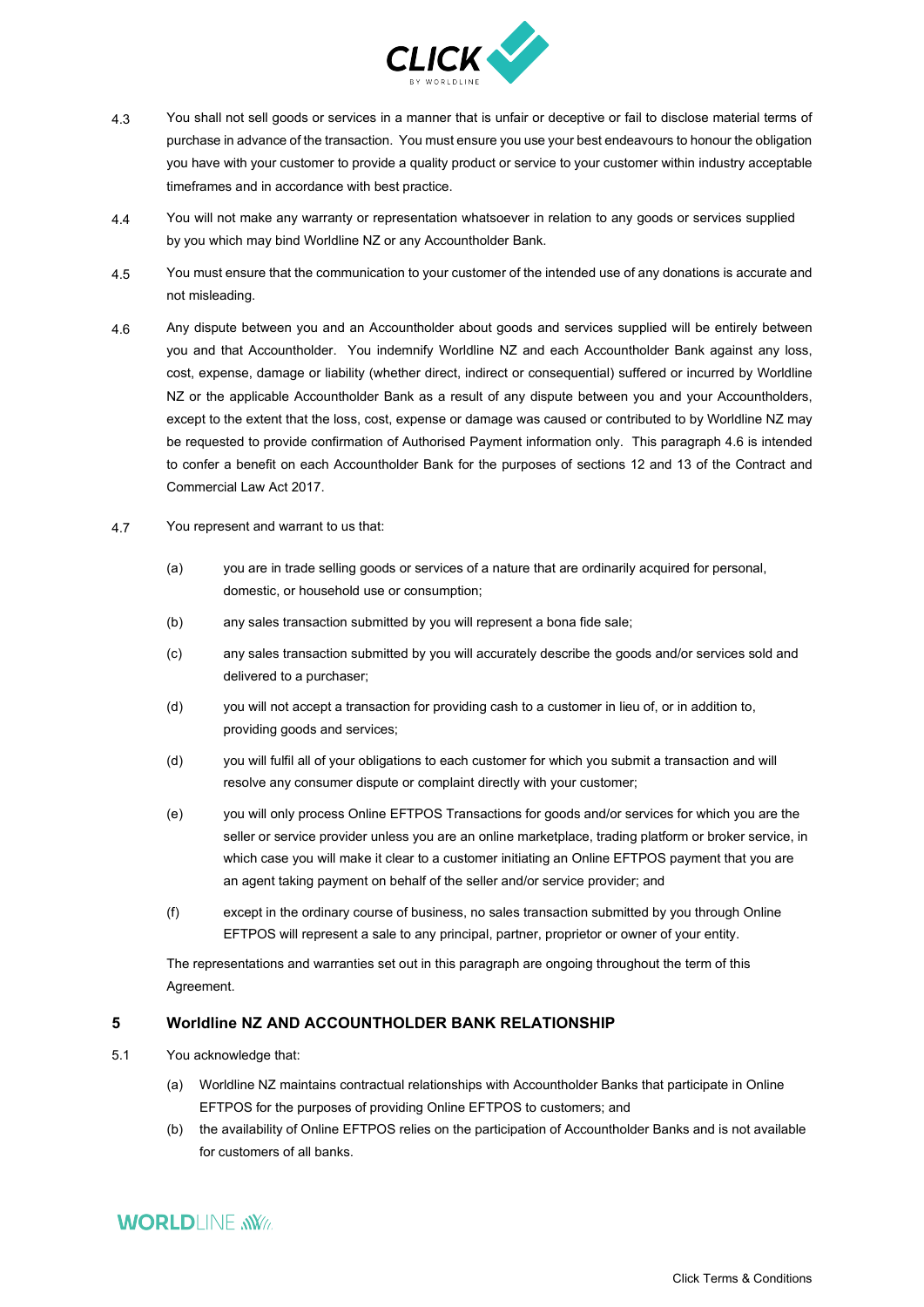

- 5.2 Worldline NZ will maintain a list of current Accountholder Banks participating in Online EFTPOS and publish the current list on its website. If an Accountholder Bank decides to stop offering Online EFTPOS to its customers, Worldline NZ will notify you as soon as reasonably practicable that those customers will no longer be able to make payments via Online EFTPOS.
- 5.3 You agree and acknowledge that the availability of Online EFTPOS is subject to Worldline NZ agreeing in writing with each Accountholder Bank the terms of Online EFTPOS insofar as it relates to that Accountholder Bank (the "**Bank Agreements**"). You understand that the terms of the Bank Agreements may require Worldline NZ to make amendments to this Agreement by posting a revised version on our website and/or Merchant Portal or suspend access to the Services pursuant to clause 12.6.
- 5.4 If there are no Accountholder Banks offering Online EFTPOS, Worldline NZ will be entitled to withdraw the Online EFTPOS service in accordance with clause 12.5.

#### **6 PUBLICATION**

- 6.1 6.2 You will not use our name or logo or the name or logo of any Accountholder Bank in any manner other than as expressly permitted by this Agreement. You will not use any advertising or promotional material in relation to Online EFTPOS except as authorised by Worldline NZ and, if applicable, the relevant Accountholder Bank. You will only use advertising or promotional material to show the Online EFTPOS logo and the Accountholder Banks which allow customers to authorise payments using Online EFTPOS in accordance with the marketing and brand guidelines as specified in Worldline NZ's Branding Guidelines. You will not use the Worldline NZ, Online EFTPOS or Accountholder Bank marks or logos in such a way as to create the impression that your goods or services or donation request is sponsored or in any way affiliated to Worldline NZ or any Accountholder Bank.
- 

**7** 

You agree that Worldline NZ and any Accountholder Bank may use your business name, display your mark or logo and refer to you as a customer of Online EFTPOS when promoting Online EFTPOS.

# **AUTOPAY FUNCTIONALITY**

If you are approved by Worldline NZ to enable Online EFTPOS Transactions using Autopay and wish to offer that functionality to Accountholders, you agree:

- (a) that prior to offering Autopay to Accountholders, you will complete the Autopay Prerequisite Items and will continue to comply with the Autopay Prerequisite Items at all times that Autopay is enabled on your website;
- (b) you will provide Worldline NZ with all information requested at any time in order to verify that the Autopay Prerequisite Items are satisfied; and
- (c) you will comply with any other requirements of Worldline NZ in relation to the offering of Autopay as notified to you by Worldline NZ (including by posting an update on our website and/or the Merchant Portal) from time to time.